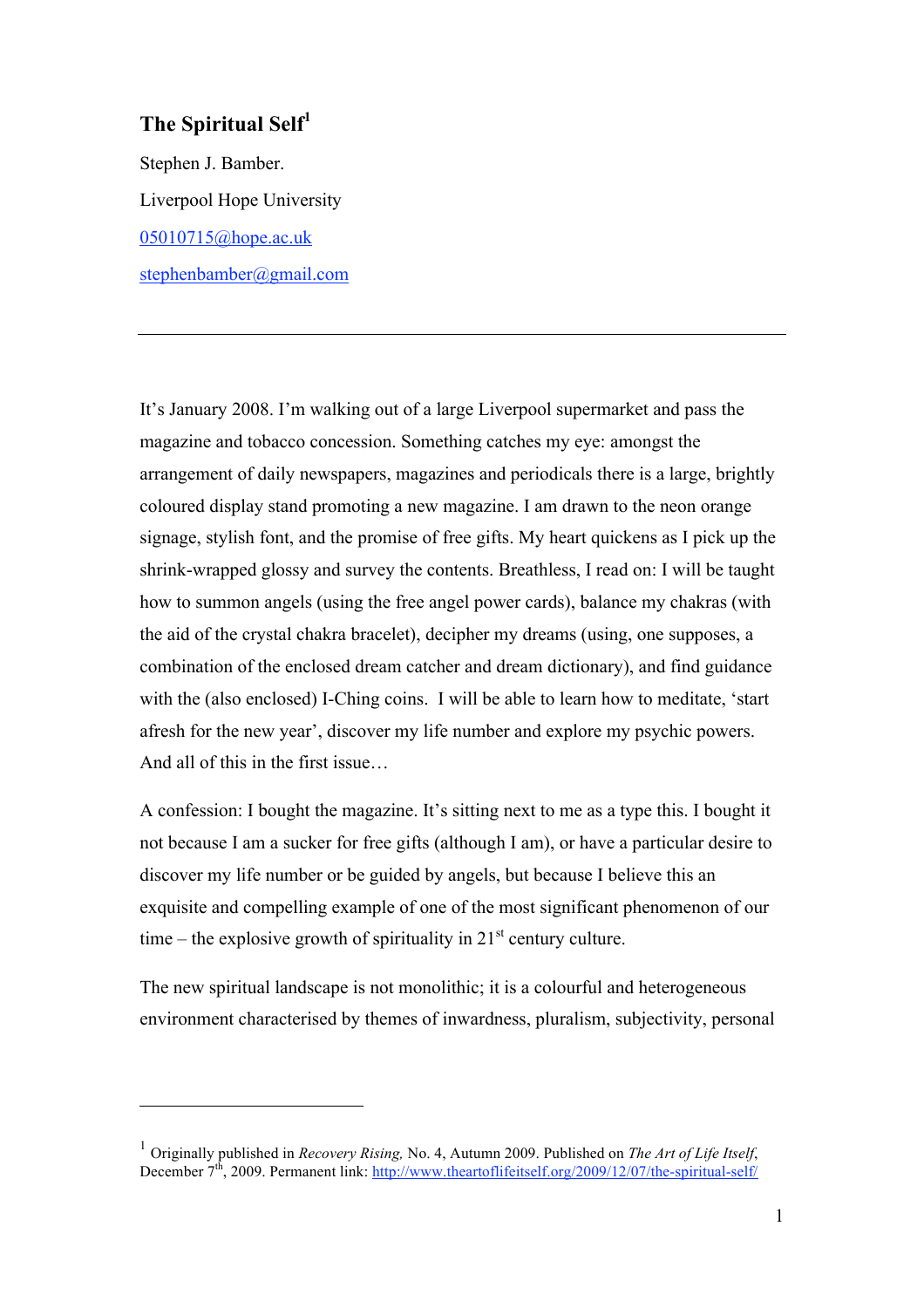experience and creative expression.<sup>2</sup> Contemporary spirituality is often framed in opposition to organised, or institutional religion. As Sandra Schneiders observes this contradistinction is 'often expressed in statements such as "I am a spiritual person (or on a spiritual journey), but I am not religious (or interested in religion)."<sup>3</sup> Spirituality is 'celebrated by those who are disillusioned by traditional institutional religions and seen as a force for wholeness, healing, and inner transformation… [it] provides a liberation and solace in an otherwise meaningless world'.<sup>4</sup> Life in a globalised era is fragmented, lacks depth, and is dominated by the constant demand to be economically efficient and ever more productive. Spirituality is seen as counterpoise to that nihilistic, reductive trend - the universe is regarded not as a 'dead mechanism, but a living organism permeated by a spiritual force'.<sup>5</sup> The spiritual self exists in a holistic relationship with other selves and the universe as a whole – a vast, organic nexus of interconnectivity. Spirituality sings a hymn of praise to the self: no longer need the quest for meaning be mediated by the 'dead hand of the church'.<sup>6</sup> We, and we alone, take on this responsibility. Where traditional religion involves subjecting ourselves to a higher, transcendent authority, the new spirituality 'invokes the sacred in the cultivation of a unique subjective-life'.<sup>7</sup> The transcendent authority we defer to – our higher power – is now intensely personal. The 'God of our own understanding' is precisely that – whatsoever we choose to make divine.

This may sound like a healthy state of affairs – spirituality as a form of creative resistance to the oppressive forces of organised religion and a recuperative tonic for life in a meaningless world. However, if we scratch the surface of the contemporary

<sup>&</sup>lt;sup>2</sup> See Wade Clark Roof, *Spiritual Marketplace: Babyboomers and the Making of American Religion,* Princeton University Press, Princeton, New Jersey, 1999, esp. pp. 3-45.

<sup>3</sup> Sandra Schneiders, "Religion vs. Spirituality: A Contemporary Conundrum", *Spiritus,* 2003, pp. 163- 64.

<sup>&</sup>lt;sup>4</sup> Jeremy Carrette and Richard King, *Selling Spirituality: The Silent Takeover of Religion*, Routledge, Abingdon, Oxfordshire, 2005, p. 1.

<sup>5</sup> Wouter J. Hanegaaff, "New Age Religion and Secularization", *Numen,* **47:**3, 2000, p. 291.

 $6$  Carrette and King, 2005, p. 1.

<sup>7</sup> Paul Heelas *et al*., *The Spiritual Revolution: Why religion is giving way to spirituality,* Blackwell, London, 2005, p. 5.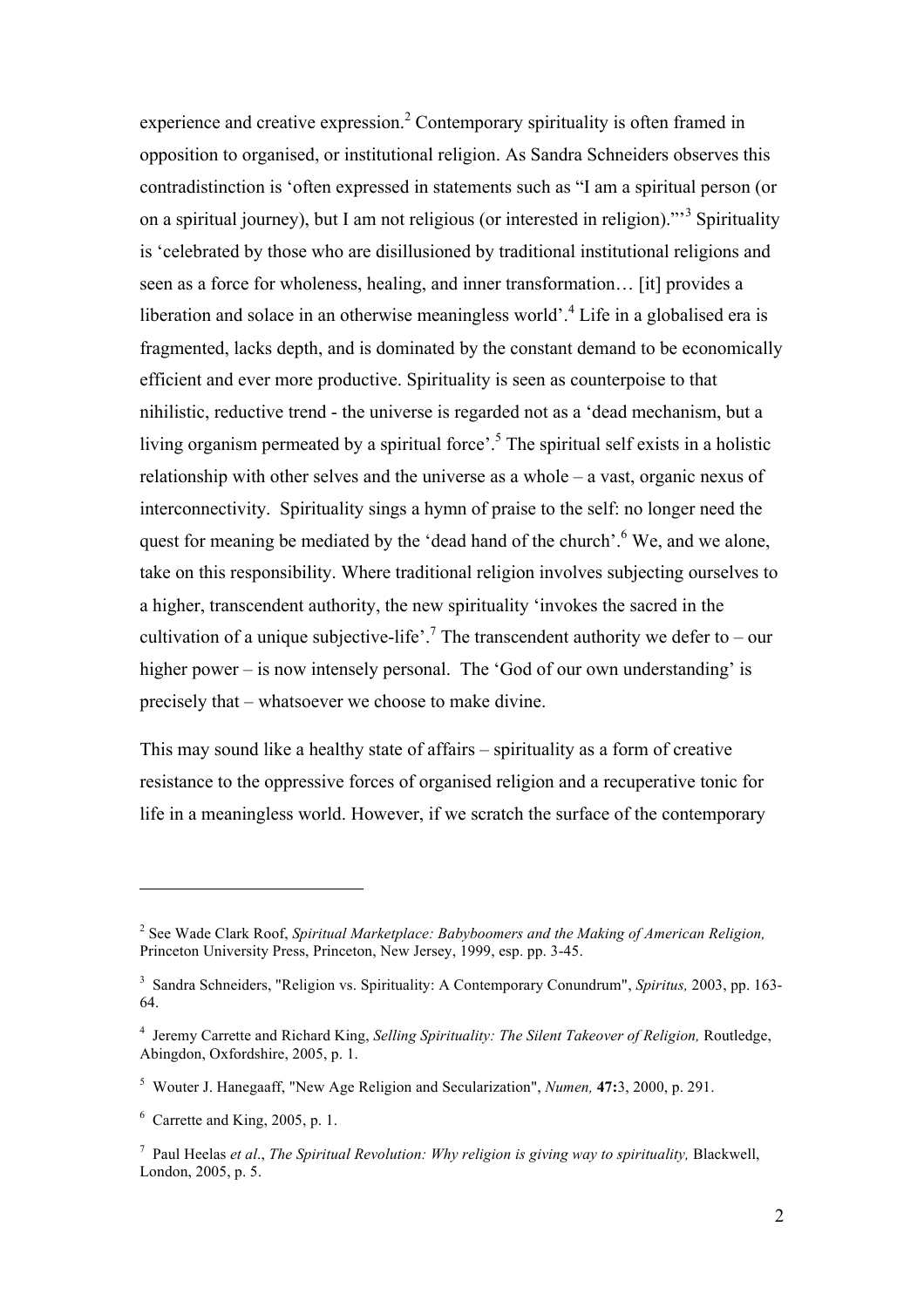spiritual self – if we go beyond the rhetoric of individualism and positivity we find the situation is a little more complex.

First, the very concept of 'spirituality' is problematic - it is a term that is surrounded by ambiguity and confusion. Scholars have claimed it is a '"fuzzy" concept that embraces obscurity with passion<sup>', 8</sup> and that it is simply a 'necessary pseudoconcept we don't know how to replace'. $9$  Even within the disciplines of religious studies, conceptions of spirituality are nothing if not diverse.<sup>10</sup> As Burton-Christie points out, 'questions concerning the very meaning of the term spirituality, as well as what constitutes the primary subject matter of the field and the most useful methodological approaches for interpreting spiritual experience remain highly contested'.<sup>11</sup> To talk of spirituality as if it were a specific category with clearly defined boundaries is disingenuous; it is a term that encompasses such a diverse collection of ideas, beliefs, and behaviours that it is arguably meaningless.

Second, whilst contemporary spirituality has surface associations with the sacred and the divine, this glorification of the spiritual is intensely materialised. The eruption of new religious movements and spiritualities has been catalysed via the market colonisation of the religious sphere by the aggressive, unrestrained forces of freemarket capitalism. Cultural elements from non-Western, non-Christian cultures and faith traditions are appropriated and transformed into consumable products and services for the lifestyle sector of the Western economy. In the early  $21<sup>st</sup>$  century the principal pathway to pursue 'spiritual meaning and cultural identification [is] through acts of purchase<sup>, 12</sup> The world has become a cultural supermarket and Western consumers can buy their way to spiritual enlightenment*.* The close relationship

<sup>8</sup> B. Spilka, "Spirituality: Problems and directions in operationalizing a fuzzy concept", *American Psychological Association annual conference,* 1993, p.1.

<sup>9</sup> Gustavo Vinay, "'Spiritualita': Invito a una discussione", *Studi Medievali,* 2, 1961, p. 706.

<sup>10</sup> Brian J Zinnbauer *et al.*, "Religion and Spirituality: Unfuzzying the Fuzzy", *Journal for the Scientific Study of Religion,* **36:**4, 1997, p. 549.

<sup>11</sup> Douglas Burton-Chrisite, "Spirituality: Its Uses and Misuses", *Spiritus*, **7,** 2007, p. 74.

<sup>&</sup>lt;sup>12</sup> Lisa Aldred, "Plastic Shamans and Astroturf Sun Dances: New Age Commercialization of Native American Spirituality", *American Indian Quarterly,* **24:**3, 2000, p. 329.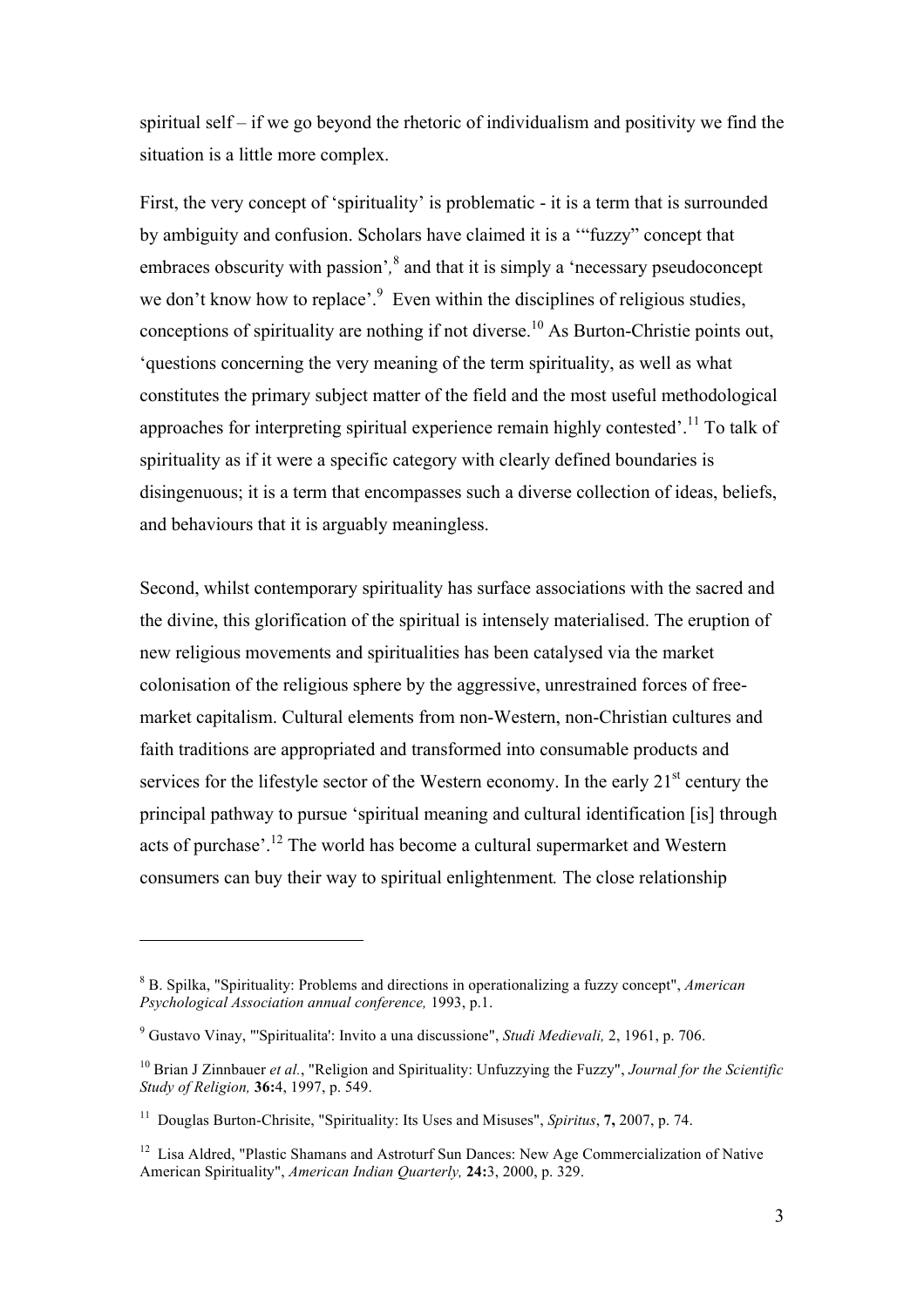between spirituality and consumerism calls into question some of spirituality's ideological claims.

Third, whilst life-long spiritual practices of traditional religion are orientated towards some transcendent object and dissolution of the boundaries of the self, many forms of contemporary spirituality appear simply to develop a more *effective*, a more defined self. It appears that the *telos* – or goal *-* of modern spiritual life is simply to become a better producer, better consumer, or better citizen. The machinery of government has subsumed spirituality, aided by humanistic psychology's regimes of empowerment, self-actualisation, and human potential. As Carrette and King suggest, Maslow's famous 'hierarchy of needs' can be read as a 'hierarchy of capitalist wants' for the privileged Western elite. This subsumption explicitly separates spirituality from its roots in faith and tradition and recasts it as a function of the psychological self. 'After Maslow, spirituality became the new addiction for the educated, white middle classes … this was a spiritual message for a culture of excess and one that rejected the shared expression of communal religious faith'.<sup>13</sup> Spirituality is put into service of the very forces it is commonly assumed to oppose. Disguised by a seemingly innocuous language of emotional health, self-efficacy, and wellbeing, spirituality becomes a means to discipline and normalise the modern workforce and yield increasingly optimal modes of efficiency and productivity.

This brief critical look at the modern spiritual self should elicit some healthy scepticism and cause us to question some of the assumptions that surround spirituality contemporarily. In fact, a reflective, critical approach to the spiritual journey is a common characteristic of traditional religious life. On one hand, spirituality appears to 'be an escape route from the demands of committed faith, a throwback to selfindulgent pietism, and religious experience tailored to the consumer. It turns the life of faith into a shopping excursion in the Great Mall of the Spirit, where everyone gets to pick up whatever gives them some religious feeling and the assurance they are "spiritual"<sup>14</sup>. On the other hand, rejecting the formality and dogma of traditional

 $13$  Carrette and King, 2005, pp. 77, 76.

<sup>14</sup> William C. Spohn, "Spiritual Practices: The True Test of Spirituality", *Dialog: A Journal of Theology,* **40:**1, 2001, pp. 277.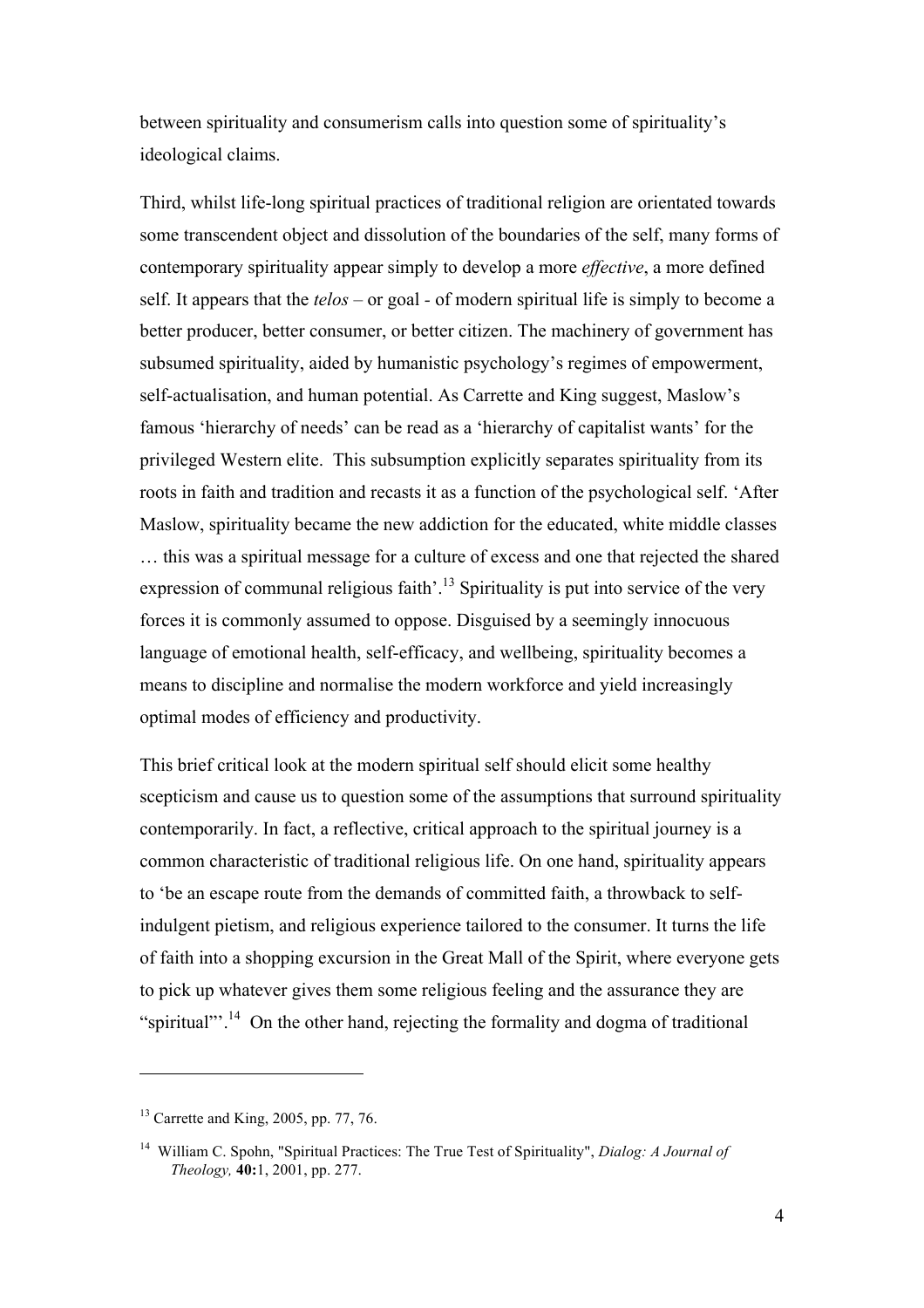religion, spirituality helps engender a sense of divinity and wholeness in a globalised world stripped of all meaning bar neoliberal ordinations of free enterprise. The problem here, as I hoped have illustrated, is that spirituality has become locked in a symbiotic relationship with apparatuses of production and consumption that religious life has traditionally (though not always) tended to subvert.<sup>15</sup> In this dynamic cultural and economic *milieu* it is difficult to distinguish between authentic expressions of spiritual practice and empty, eviscerated religious products of the spiritual marketplace. We should exercise our right to purchase with care.

<sup>&</sup>lt;sup>15</sup> The relationship between religion and capitalism is not newly observed. See, for example, Max Weber's classic *The Protestant Work Ethic and the Spirit of Capitalism*, Charles Scribner & Sons, New York, 1958.